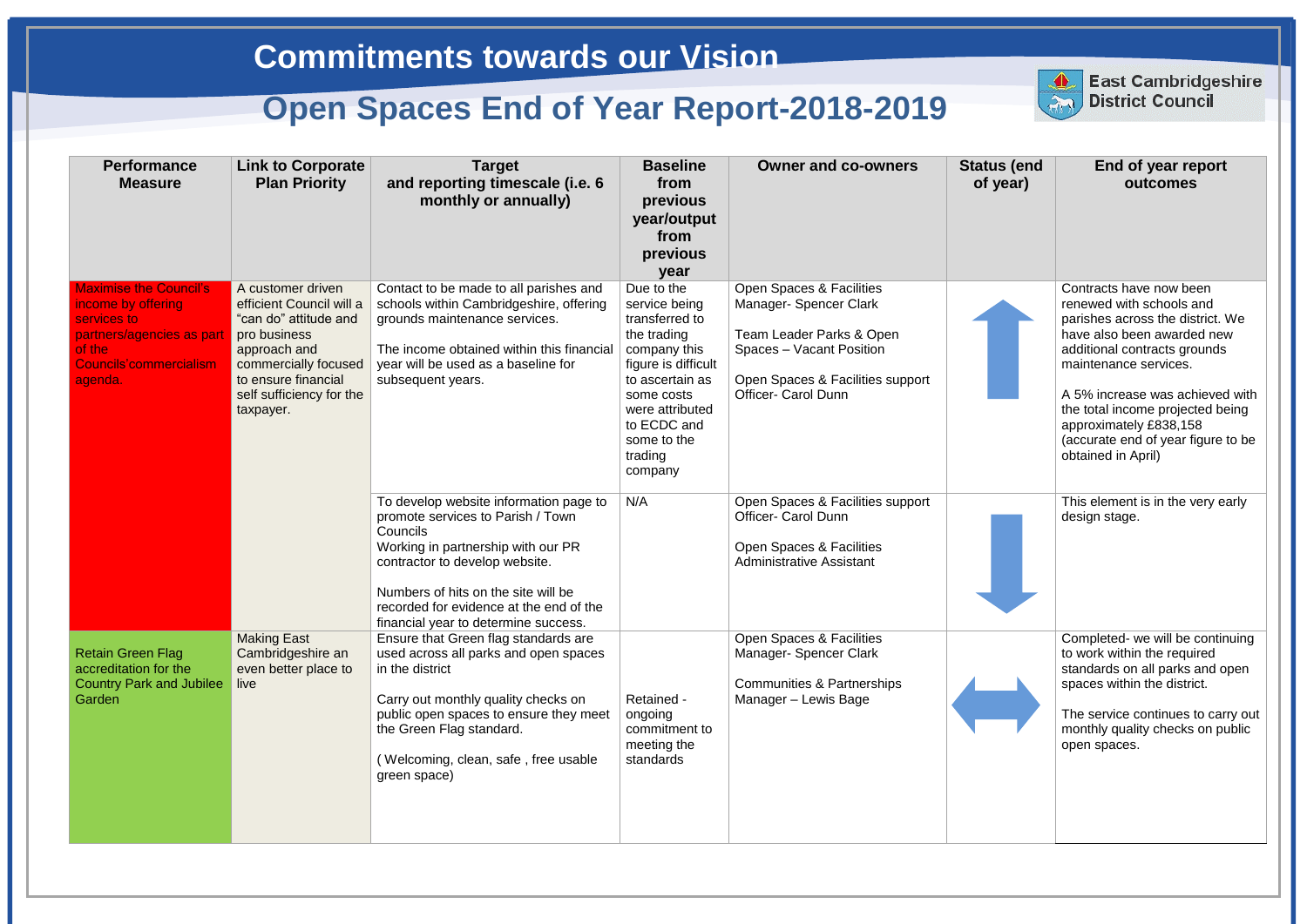| <b>Performance</b><br><b>Measure</b>                                                                                               | <b>Link to Corporate</b><br><b>Plan Priority</b>                                                                                                                                       | <b>Target</b><br>and reporting timescale (i.e. 6<br>monthly or annually)                                                                                                                                                                                   | <b>Baseline</b><br>from<br>previous<br>year/output<br>from<br>previous<br>year | <b>Owner and co-owners</b>                                                                                                                                                           | <b>Status (end</b><br>of year) | End of year report<br>outcomes                                                                                                                                                                                                                                          |
|------------------------------------------------------------------------------------------------------------------------------------|----------------------------------------------------------------------------------------------------------------------------------------------------------------------------------------|------------------------------------------------------------------------------------------------------------------------------------------------------------------------------------------------------------------------------------------------------------|--------------------------------------------------------------------------------|--------------------------------------------------------------------------------------------------------------------------------------------------------------------------------------|--------------------------------|-------------------------------------------------------------------------------------------------------------------------------------------------------------------------------------------------------------------------------------------------------------------------|
|                                                                                                                                    |                                                                                                                                                                                        | Annually produce a desk top<br>assessment for both the Country Park<br>and Jubilee gardens, to be inspected<br>annually by Green Flag judges.                                                                                                              | N/A                                                                            | Open Spaces & Facilities<br>Manager- Spencer Clark<br><b>Communities &amp; Partnerships</b><br>Manager - Lewis Bage                                                                  |                                | <b>Completed and Green Flag status</b><br>retained in both Jubilee Gardens<br>and The Country Park.                                                                                                                                                                     |
|                                                                                                                                    |                                                                                                                                                                                        | Carry out monthly quality checks on the<br>parks and maintenance service.                                                                                                                                                                                  | N/A                                                                            | Open Spaces & Facilities<br>Manager- Spencer Clark                                                                                                                                   |                                | The service is continuing to carry<br>out monthly quality checks on the<br>maintenance service as part of<br>the on-going commitment to<br>ensuring that East Cambs offers<br>welcoming, clean, safe and<br>usable open spaces).                                        |
| Maintain ECDC Assets to<br>a safe, useable and legal<br>standard for our<br>customers' enjoyment                                   | <b>Making East</b><br>Cambridgeshire an<br>even better place to<br>live.                                                                                                               | Ensure that ECDC buildings portfolio<br>and assets are maintained to the correct<br>legal standards through the Council's<br>assets maintenance programme.                                                                                                 | N/A                                                                            | Open Spaces & Facilities<br>Manager- Spencer Clark                                                                                                                                   |                                | Completed - As and when the<br>service is advised of changes in<br>leasing agreements, the<br>purchase of new land, land sold<br>or licenses of ECDC assets, the<br>required legal obligations are<br>adhered to through the Council's<br>assets maintenance programme. |
| Wherever possible<br>protect our environment<br>keeping Biodiversity at<br>the forefront of our<br>operations                      |                                                                                                                                                                                        | Work with external partners, including<br>The Wildlife Trust and Ely Wildlife<br>Space, to support and protect the<br>biodiversity of East Cambridgeshire.<br>Activities will include ensuring rare plant<br>species and animal habitats are<br>protected. | N/A                                                                            | Open Spaces & Facilities<br>Manager- Spencer Clark<br>Open Spaces & Facilities Support<br><b>Officer- Carol Dunn</b><br>Team Leader parks and Open<br><b>Spaces- Vacant Position</b> |                                | The service continues to ensure<br>that our rare plant species and<br>animal habitats are protected and<br>we are regularly engaged with<br>our partners to implement the<br>required interventions to ensure<br>this continues.                                        |
| <b>Trained staff and</b><br><b>Service Delivery</b><br><b>Champions have a</b><br>comprehensive<br>understanding of the<br>service | A customer driven<br>Council with a "can<br>do" attitude and pro<br>business approach<br>and commercially<br>focussed to ensure<br>financial self<br>sufficiency for the tax<br>payer. | Using the annual appraisal process,<br>identify individual for specialist training<br>and ensure the broadest range of skills<br>across the team. This will allow the<br>service to run effectively and efficiently                                        | N/A                                                                            | Open Spaces & Facilities<br>Manager- Spencer Clark                                                                                                                                   |                                | Completed - Appraisals<br>completed in accordance with<br><b>ECDC</b> requirements                                                                                                                                                                                      |
|                                                                                                                                    |                                                                                                                                                                                        | Meet with Service Delivery Champion<br>on a regular basis. At least 4 times per<br>year.                                                                                                                                                                   | 4                                                                              | Open Spaces & Facilities<br>Manager-Spencer Clark                                                                                                                                    |                                | Regular meetings have been held<br>with our Service Delivery<br>Champion                                                                                                                                                                                                |